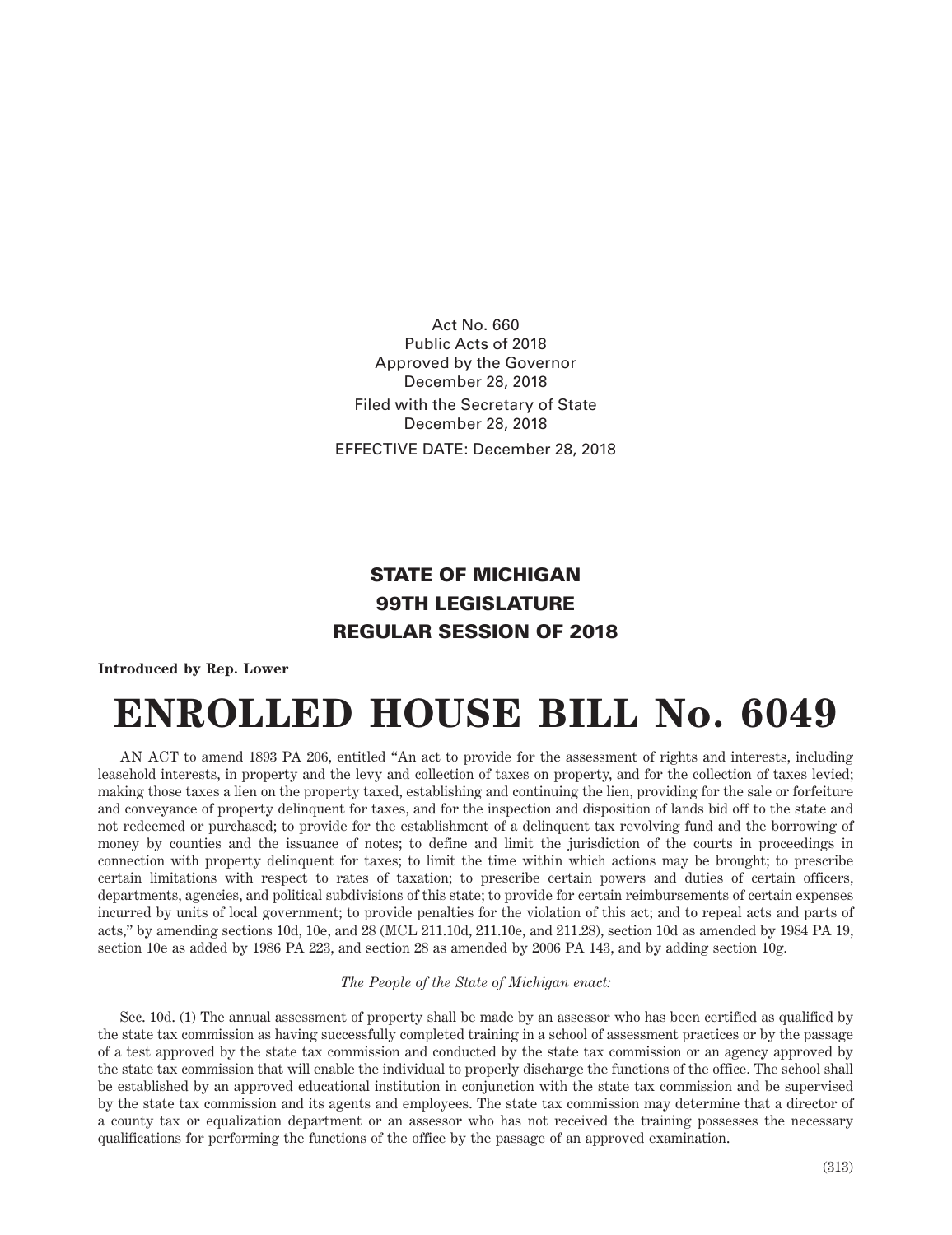(2) The state tax commission may also grant a conditional 6-month certification to a newly elected assessing officer or an assessing officer appointed to fill an unexpired term if all of the following criteria are met:

(a) The newly elected or appointed assessing officer applies for certification and pays the required filing fee.

(b) The governing body of the assessing district requests the state tax commission to conditionally certify the newly elected or appointed assessing officer.

(c) The newly elected or appointed assessing officer or the governing body of the assessing district submits a statement outlining the course of training he or she plans to pursue.

(d) The period of time for which the conditional certification is requested does not exceed 6 months after the date that he or she assumes office.

(3) Conditional certification under subsection (2) shall not be granted for any assessing district more than once in 4 years.

(4) Conditional certification under subsection (2) shall only be granted to a newly elected or appointed assessing officer in an assessing district that does not exceed a total state equalized valuation of \$125,000,000.00.

(5) Upon presentation of evidence of the successful completion of the qualifications, the assessor shall be certified as qualified by the state tax commission.

(6) An assessing district that does not have an assessor qualified by certification of the state tax commission may employ an assessor so qualified. If an assessing district does not have an assessor qualified by certification of the state tax commission, and has not employed a certified assessor, the assessment shall be made by the county tax or equalization department or the state tax commission and the cost of preparing the rolls shall be charged to the assessing district.

(7) Every lawful assessment roll shall have a certificate attached signed by the certified assessor who prepared or supervised the preparation of the roll. A village that is located in more than 1 assessing district may, in a form and manner prescribed by the state tax commission, request state tax commission approval that the assessment of property within the village be combined with the assessment of property in 1 of those assessing districts. A certificate attached to an assessment roll pursuant to this subsection shall be in the form prescribed by the state tax commission. If after completing the assessment roll the certified assessor for the assessing district dies or otherwise becomes incapable of certifying the assessment roll, the director of the county tax or equalization department or the state tax commission shall certify the completed assessment roll at no cost to the assessing district.

(8) The assessing district shall assume the cost of training, if a certification is awarded, to the extent of course fees and recognized travel expenditures.

(9) An assessor who certifies an assessment roll over which he or she did not have direct supervision is guilty of a misdemeanor.

(10) The state tax commission shall promulgate rules for the issuance or revocation of certification.

(11) The director of a county tax or equalization department required by section 34 of this act shall be certified by the state tax commission at the level determined to be necessary by the state tax commission before being appointed by the county board of commissioners pursuant to section 34 or before performing or, after March 29, 1985, continuing to perform, the functions of the director of a county tax or equalization department. The state tax commission may grant a conditional extension of 12 months to an individual who is serving as the director of a county tax or equalization department on March 29, 1985 if all of the following conditions are satisfied:

(a) At the time of applying for certification the individual is currently certified at not less than 1 level below the level required by the state tax commission for that county.

(b) The individual applies for certification and pays the required fee.

(c) The county board of commissioners requests the state tax commission to grant the extension.

(d) The individual submits a statement to the state tax commission outlining the course of study he or she intends to pursue to obtain certification.

(12) The state tax commission may grant an additional 6-month extension to the conditional extension described in subsection (11) if the extension is requested by the county board of commissioners and the applicant demonstrates satisfactory progress in the course of study outlined to the state tax commission under subsection (11). In a county in which a vacancy has been created in the position of director of a county tax or equalization department and in which the position was previously filled by an individual certified at the level required by the state tax commission pursuant to this subsection, an individual certified at 1 level below the level required by the state tax commission pursuant to this subsection may serve in the position for 12 months after the vacancy has been created.

Sec. 10e. All assessing officials whose duty it is to assess real or personal property on which real or personal property taxes are levied by any taxing unit of the state shall use only the official assessor's manual or a manual approved by the state tax commission consistent with the official assessor's manual, with their latest supplements, as prepared or approved by the state tax commission as a guide in preparing assessments. Beginning with the tax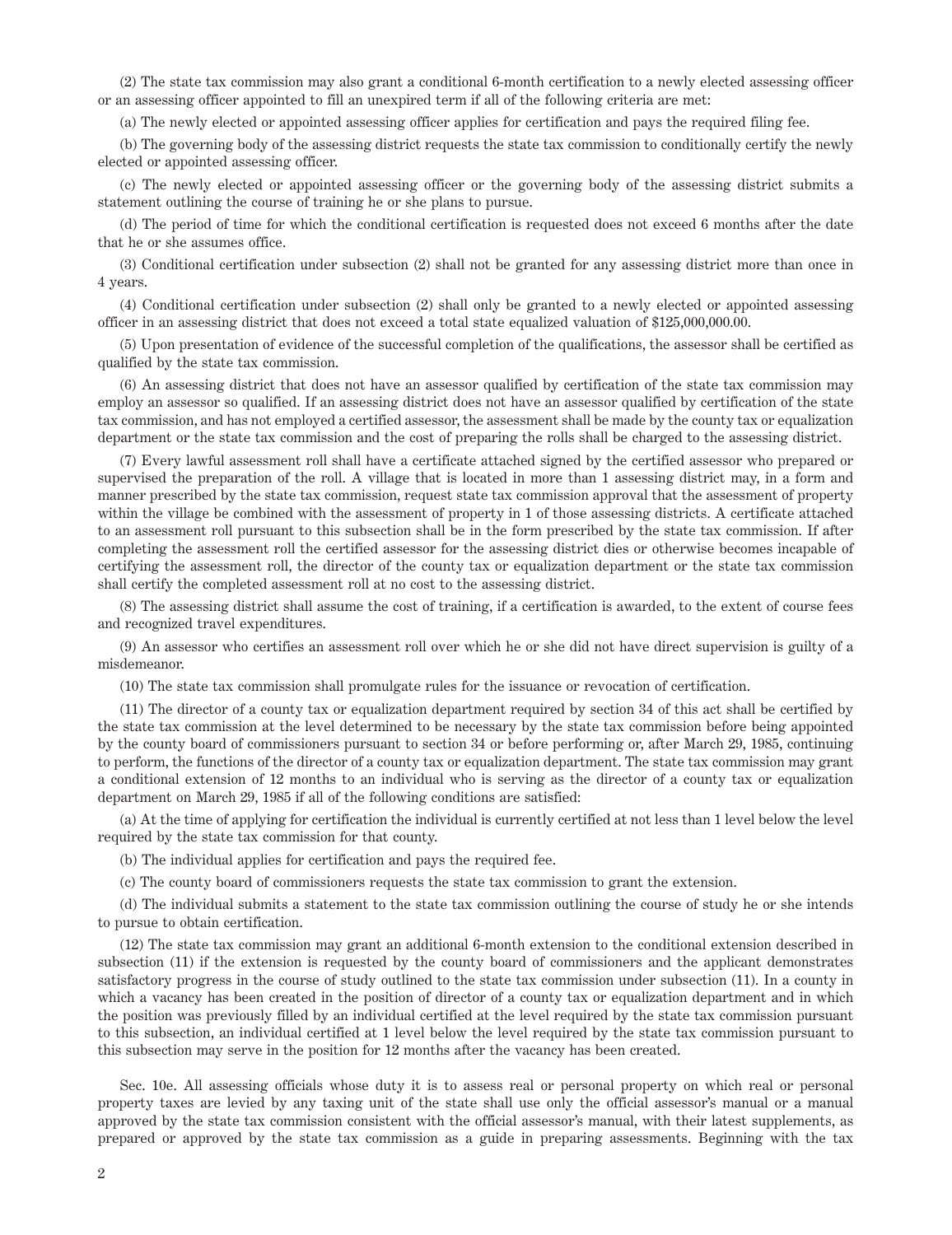assessing year 1978, all assessing officials shall maintain records relevant to the assessments, including appraisal record cards, personal property records, historical assessment data, tax maps, and, through calendar year 2018, land value maps, consistent with standards set forth in the assessor's manual published by the state tax commission.

Sec. 10g. (1) Pursuant to subsection (2), on and after December 31, 2021, the state tax commission shall audit the assessing districts in this state to determine if they do all of the following:

(a) Employ or contract with an assessor of record that oversees and administers an annual assessment of all property liable to taxation in the assessing district, as provided in section 10, in accordance with the constitution and laws of this state. For an assessing district that amends its corrective action plan pursuant to subsection (3)(c), its assessor of record must be an advanced assessing officer or a master assessing officer.

(b) Use a computer-assisted mass appraisal system that is approved by the state tax commission as having sufficient software capabilities to meet the requirements of this act and to store and back up necessary data.

(c) Subject to state tax commission guidelines, have and follow a published policy under which its assessor's office is reasonably accessible to taxpayers. A policy under this subdivision must include, at a minimum, the items in subparagraphs  $(i)$  to  $(iv)$  and should include the item in subparagraph  $(v)$  as follows:

(*i*) A designation, by name, telephone number, and electronic mail address, of at least 1 official or employee in the assessor's office to whom taxpayer inquiries may be submitted directly by telephone or electronic mail.

(*ii*) An estimated response time for taxpayer inquiries submitted under subparagraph (*i*), not to exceed 7 business days.

(*iii*) Information about how a taxpayer may arrange a meeting with an official or employee of the assessor's office for purposes of discussing an inquiry in person.

(*iv*) Information about how requests for inspection or production of records maintained by the assessor's office should be made by a taxpayer and how those requests will be handled by the assessor's office.

(*v*) Information about any process that the assessor's office may have to informally hear and resolve disputes brought by taxpayers before the March meeting of the board of review.

(d) If a city or township building within the assessing district is in an area with broadband internet access, provide taxpayers online access to information regarding its assessment services, including, but not limited to, parcel information, land value studies and documentation, and economic condition factors. As used in this subdivision, "area with broadband internet access" means an area determined by the connect Michigan broadband service industry survey to be served by fixed terrestrial service with advertised speeds of at least 25 megabits per second downstream and 3 megabits per second upstream in the most recent survey available.

(e) Include the contact information described in subdivision (c)(*i*) in notices to taxpayers concerning assessment changes and exemption determinations, including, but not limited to, notices issued under section 24c.

(f) Ensure that its support staff is sufficiently trained to respond to taxpayer inquiries, require that its assessors maintain their certification levels, and require that its board of review members receive board of review training and updates required and approved by the state tax commission.

(g) Comply with section 44(4) with respect to any property tax administration fee collected under section 44.

(h) Have all of the following:

(*i*) Properly developed and documented land values.

(*ii*) An assessment database for which not more than 1% of parcels are in override.

(*iii*) Properly developed and documented economic condition factors.

(*iv*) An annual personal property canvass and sufficient personal property records according to developed policy and statutory requirements.

(*v*) A board of review that operates in accordance with this act.

(*vi*) An adequate process for determining whether to grant or deny exemptions according to statutory requirements.

(*vii*) An adequate process for meeting the requirements outlined in the state tax commission's publication entitled, "Supervising Preparation of the Assessment Roll", as those requirements existed on October 1, 2018.

(i) Comply with any other requirement that the state tax commission lawfully promulgates under the administrative procedures act of 1969, 1969 PA 306, MCL 24.201 to 24.328, in the exercise of its authority under this act that expressly states that it is intended as an additional requirement under this subsection.

(2) The state tax commission shall develop and implement an audit program to determine whether an assessing district is in substantial compliance with the requirements in subsection (1). If, after December 31, 2021, the state tax commission determines that an assessing district is not in substantial compliance with the requirements in subsection (1), the state tax commission may initiate the process described in subsection (3) to ensure that the assessing district achieves and maintains substantial compliance with those requirements.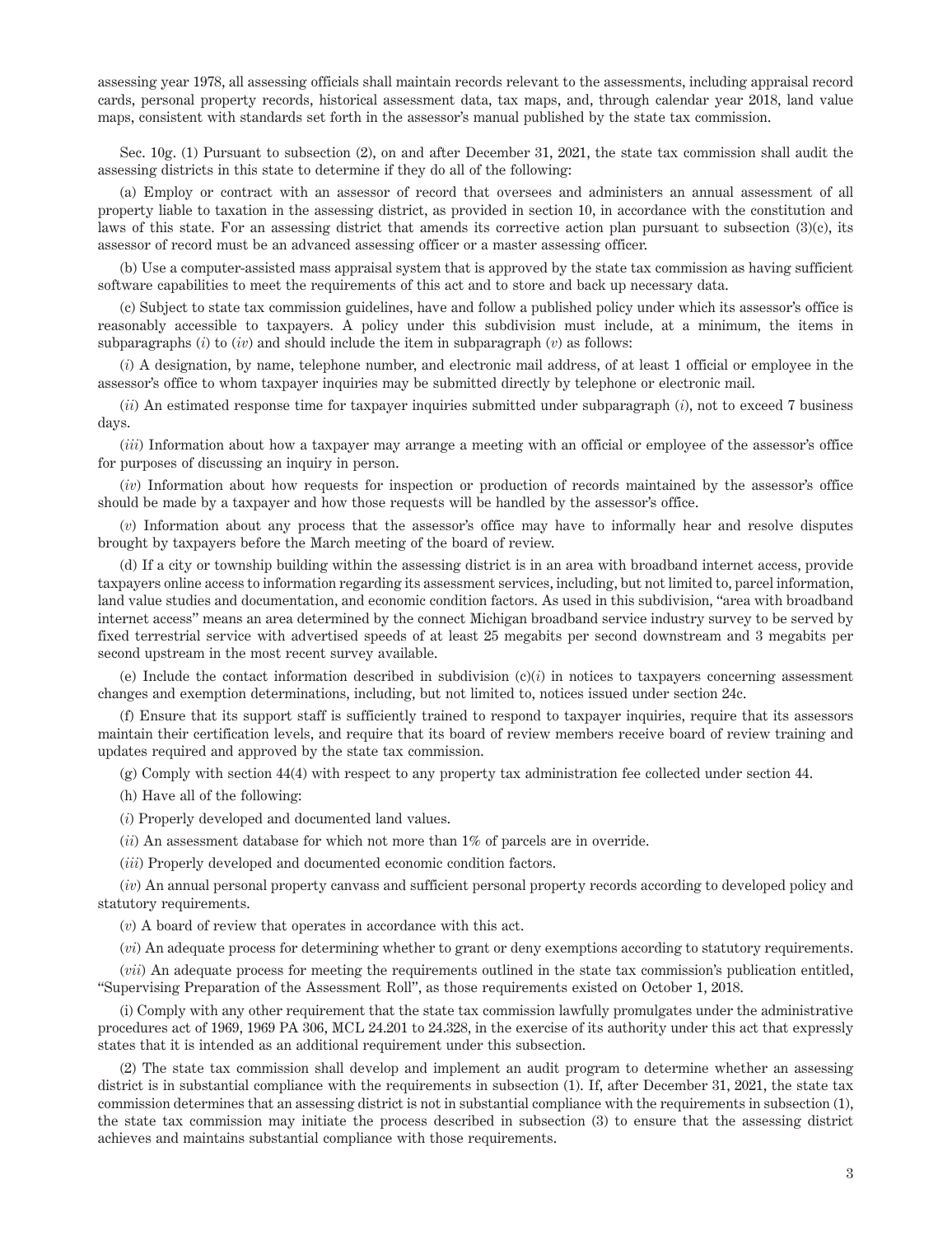(3) The state tax commission shall develop and implement a process to ensure that all assessing districts in the state achieve and maintain substantial compliance with the requirements in subsection (1). At a minimum, that process shall include all of the following actions and procedures:

(a) If the state tax commission determines that an assessing district is not in substantial compliance with the requirements in subsection (1) and elects to initiate the process described in this subsection, the commission shall provide the assessing district with a notice of noncompliance setting forth the reasons the assessing district is not in substantial compliance with the requirements in subsection (1) and requesting that the assessing district develop a corrective action plan approved by its governing body to address those deficiencies. Except as otherwise provided in subdivision (g), an assessing district shall file a corrective action plan requested under this subdivision with the state tax commission within 60 days after receipt of the notice of noncompliance. The state tax commission shall approve a corrective action plan filed under this subdivision or request changes to the plan within 60 days after filing.

(b) No earlier than May 1 and no later than September 1 of the calendar year immediately following the year of the notice described in subdivision (a), or, in the case of a corrective action plan approved by the state tax commission that extends beyond 1 year, no earlier than May 1 and no later than September 1 of the calendar year that is the second calendar year following the year of the notice described in subdivision (a), the state tax commission shall conduct an initial follow-up review with the assessing district and, within 90 days following that review, provide the district with an evaluation of its progress in implementing its corrective action plan and a notice of substantial compliance or noncompliance with the requirements in subsection (1).

(c) Except as otherwise provided in subdivisions (g) and (i), an assessing district that has received a notice of noncompliance as part of an initial follow-up review under subdivision (b) shall elect to either contract with the designated assessor for the county to serve as the district's assessor of record or amend its corrective action plan with the approval of the state tax commission to provide that the assessing district will employ or contract with a new assessor of record, who shall be an advanced assessing officer or a master assessing officer, to achieve and maintain substantial compliance with the requirements in subsection (1).

(d) If an assessing district amends its corrective action plan pursuant to subdivision (c), no earlier than May 1 and no later than September 1 of the following calendar year, the state tax commission shall conduct a second follow-up review with the assessing district and, within 90 days following that review, provide the district with an evaluation of its progress in implementing its corrective action plan and a notice of substantial compliance or noncompliance with the requirements in subsection (1).

(e) If the state tax commission, pursuant to subdivision (b) or (d), provides an assessing district a notice of substantial compliance with the requirements in subsection (1), no further follow-up reviews are required under this subsection.

(f) Except as otherwise provided in subdivision (g), if the state tax commission provides an assessing district a notice of noncompliance pursuant to a second follow-up review under subdivision (d) or notifies an assessing district that it has fallen out of substantial compliance less than 5 calendar years after the calendar year a notice of substantial compliance was issued under this subsection, the state tax commission may require the assessing district to contract with the designated assessor for the county to serve as the district's assessor of record. If the state tax commission notifies an assessing district that it has fallen out of substantial compliance with the requirements in subsection (1) more than 4 calendar years after the calendar year a notice of substantial compliance was issued, that notice of noncompliance shall be treated as an initial determination of noncompliance under this subsection.

(g) Within 30 days after receiving a notice of noncompliance under subdivisions (a), (b), (d), or (f), an assessing district may file a written petition with the state tax commission challenging the determination. The state tax commission shall arbitrate the dispute based on the documented facts supporting the notice of noncompliance and the information contained in the written petition and may request additional information as needed from the assessing district. If a petition is properly filed under this subdivision, the requirements applicable to an assessing district under subdivisions (a), (c), and (f) do not apply until the state tax commission notifies the assessing district of the results of the arbitration. With respect to the corrective action plan filing requirement in subdivision (a), the 60-day window for filing the plan will run from the date of this notice.

(h) Unless earlier times are agreed to by the state tax commission and the designated assessor, an assessing district that is under contract with a designated assessor under this subsection may petition the state tax commission no sooner than 3 years after commencement of the contract to end its contract with the designated assessor and may subsequently terminate the contract, subject to state tax commission approval, no sooner than 5 years after commencement of the contract. The state tax commission shall approve termination of a contract under this subdivision if it determines that the assessing district can achieve and maintain substantial compliance with the requirements in subsection (1) using a different assessor of record.

(i) Notwithstanding any other provision of this subsection, the state tax commission may immediately require an assessing district to contract with the designated assessor for the county to serve as the district's assessor of record if after the expiration of 90 days following a second notice of noncompliance under subdivision (b) or the issuance of a notice of arbitration results under subdivision (g), whichever is later, the assessing district has not either contracted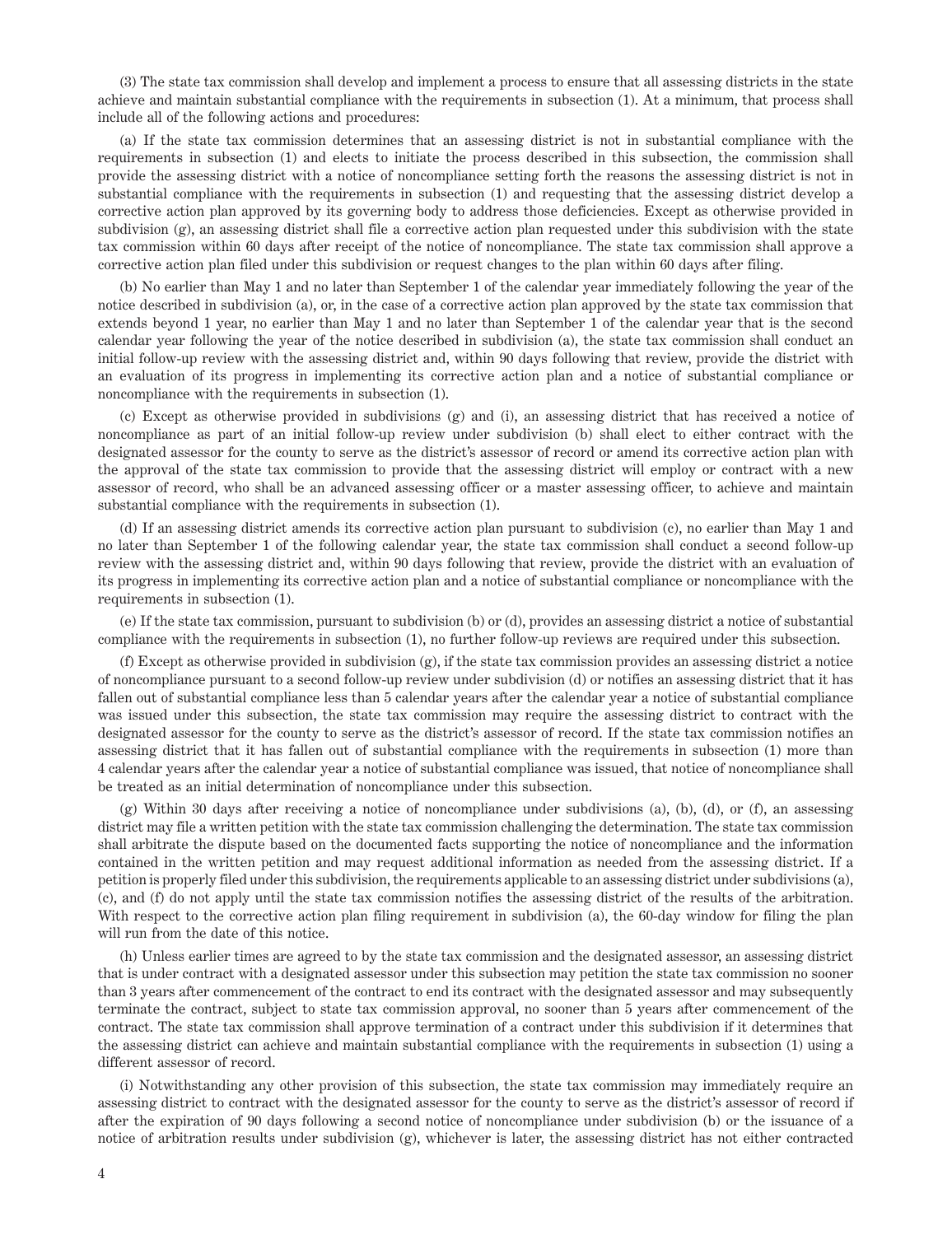with the designated assessor for the county or employed or contracted with a new assessor of record pursuant to subdivision (c) or if both of the following apply:

(*i*) The assessing district has failed to file an acceptable corrective action plan with the state tax commission under subdivision (a) within 180 days following an initial notice of noncompliance under subdivision (a) or has failed to make a good-faith effort to implement a corrective action plan approved by the state tax commission under subdivision (a) within 240 days following an initial notice of noncompliance under subdivision (a).

(*ii*) The failure is likely to result in assumption of the assessing district's assessment roll.

(j) A designated assessor may charge an assessing district that is required to contract with the designated assessor under this subsection, and that assessing district shall pay, for the reasonable costs incurred by the designated assessor in serving as the assessing district's assessor of record, including, but not limited to, the costs of overseeing and administering the annual assessment, preparing and defending the assessment roll, and operating the assessing office. The state tax commission shall develop guidelines, which, at a minimum, shall provide for the ability of an assessing district to protest a charge to the state tax commission and the ability of the state tax commission to resolve disputes between the designated assessor and the assessing district regarding costs and charges.

(k) A designated assessor is a local assessing unit for purposes of the provisions in section 44 concerning the division and use of any collected property tax administration fees.

(4) Beginning December 31, 2020, every county shall have a designated assessor on file with the state tax commission, subject to all of the following:

(a) Subject to subdivision (d), to designate an assessor as a designated assessor, a county shall provide the state tax commission with an interlocal agreement that designates an individual who will serve as the county's designated assessor and shall petition the state tax commission to approve of the individual as the designated assessor for that county. The interlocal agreement must be executed by the board of commissioners for that county, a majority of the assessing districts in that county, and the individual put forth as the proposed designated assessor. For purposes of this subdivision and subsection (5)(d), an assessing district is considered to be in the county where all of, or in the case of an assessing district that has state equalized value in multiple counties, the largest share of, that assessing district's state equalized value is located.

(b) Except as otherwise provided in subdivision (d), if the state tax commission determines that an individual named in a petition submitted under subdivision (a) is capable of ensuring that contracting assessing districts achieve and maintain substantial compliance with the requirements in subsection (1), it shall approve the petition.

(c) Except as otherwise provided in subdivision (d), if the state tax commission determines that an individual named in a petition submitted under subdivision (a) is not capable of ensuring that contracting assessing districts achieve and maintain substantial compliance with the requirements in subsection (1), it shall reject the petition and request the submission of additional interlocal agreements under subdivision (a) until a suitable assessor has been presented.

(d) Except as otherwise provided in subdivision (e), an approved designated assessor designation shall not be revoked and no new designation shall be made under subdivision (a) earlier than 5 years following the date of the approved designation.

(e) The state tax commission may designate and approve, on an interim basis and pursuant to a formal agreement, an individual to serve as a county's designated assessor and, if applicable, revoke the approved designation of the current designated assessor under the following circumstances and subject to the following time limit:

(*i*) If the designated assessor dies or becomes incapacitated.

(*ii*) If the designated assessor was designated and approved based on his or her employment status and that status materially changes.

(*iii*) If it determines at any time that the designated assessor is not capable of ensuring that contracting assessing districts achieve and maintain substantial compliance with the requirements in subsection (1).

(*iv*) If, as of December 31, 2020, it has not been provided an interlocal agreement, executed as provided in subdivision (a), that presents a suitable individual to serve as the county's designated assessor.

(*v*) An approved designation under this subdivision is effective only until a new assessor has been designated and approved under subdivisions (a) to (c).

(5) As used in this section:

(a) "Advanced assessing officer" means an individual certified by the state tax commission pursuant to section 10d as a Michigan Advanced Assessing Officer(3) or, if the state tax commission changes its certification designations, an individual certified by the state tax commission to perform functions equivalent in scope, as determined by the state tax commission, to those that previously could have been performed by a Michigan Advanced Assessing Officer(3).

(b) "Assessing district" means a city, township, or joint assessing authority.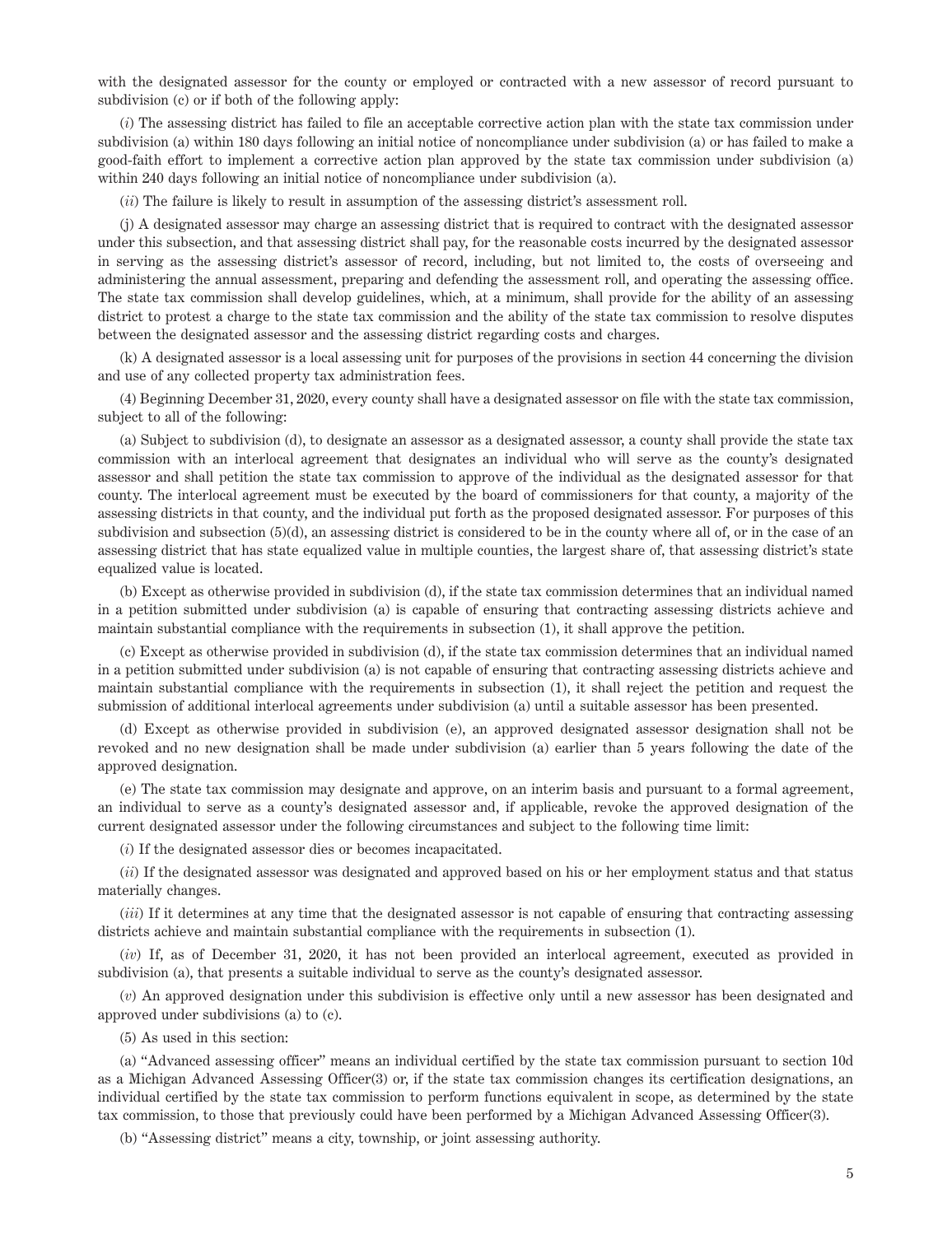(c) "Corrective action plan" means a plan developed by an assessing district that specifically indicates how the assessing district will achieve substantial compliance with the requirements in subsection (1) and when substantial compliance will be achieved.

(d) "Designated assessor" means an individual designated and approved, as provided in subsection (4), to serve a county as the assessor of record for the assessing districts in that county that are required to contract with a designated assessor pursuant to the process specified in subsection (3).

(e) "Master assessing officer" means an individual certified by the state tax commission pursuant to section 10d as a Michigan Master Assessing Officer(4) or, if the state tax commission changes its certification designations, an individual certified by the state tax commission to perform functions equivalent in scope, as determined by the state tax commission, to those that previously could have been performed by a Michigan Master Assessing Officer(4).

(f) "Noncompliance" means that the identified deficiencies, taken together, pose a significant risk that the assessing district is unable to perform the assessing function in conformity with the state constitution and state statute. It is the opposite of substantial compliance and shall be determined based on a holistic evaluation of compliance with the requirements in subsection (1), taking into account the anticipated overall impact of the deficiencies on the assessing district's ability to perform the assessment function. A finding of noncompliance shall not be based on isolated technical deficiencies.

(g) "Substantial compliance" means that any identified deficiencies do not pose a significant risk that the assessing district is unable to perform the assessment function in conformity with the state constitution and state statute. It is the opposite of noncompliance.

(6) Not later than 2 years after the effective date of the amendatory act that added this section, the state tax commission shall adopt and publish guidelines to implement this section. The guidelines shall include, at a minimum, minimum standards and model policies to be followed for substantial compliance with the requirements of subsection (1) and shall identify those deficiencies that may lead to a finding of noncompliance and those deficiencies that are technical. The state tax commission may update the guidelines as needed to implement this section.

Sec. 28. (1) The township board shall appoint those electors of the township who will constitute a board of review for the township. At least 2/3 of the members must be property taxpayers of the township. Members appointed to the board of review shall serve for terms of 2 years beginning at noon on January 1 of each odd-numbered year. Each member of the board of review shall qualify by taking the constitutional oath of office within 10 days after appointment. The township board may fill any vacancy that occurs in the membership of the board of review. A member of the township board is not eligible to serve on the board or to fill any vacancy. A spouse, mother, father, sister, brother, son, or daughter, including an adopted child, of the assessor is not eligible to serve on the board or to fill any vacancy. A majority of the board of review constitutes a quorum for the transaction of business, but a lesser number may adjourn and a majority vote of those present will decide all questions. At least 2 members of a 3-member board of review shall be present to conduct any business or hearings of the board of review.

(2) The township board may appoint 3, 6, or 9 electors of the township, who will constitute a board of review for the township. If 6 or 9 members are appointed as provided in this subsection, the membership of the board of review must be divided into board of review committees consisting of 3 members each for the purpose of hearing and deciding issues protested pursuant to section 30. Two of the 3 members of a board of review committee constitute a quorum for the transaction of the business of the committee. All meetings of the members of the board of review and committees must be held during the same hours of the same day and at the same location.

(3) A township board may appoint not more than 2 alternate members for the same term as regular members of the board of review. Each alternate member must be a property taxpayer of the township. Alternate members shall qualify by taking the constitutional oath of office within 10 days after appointment. The township board may fill any vacancy that occurs in the alternate membership of the board of review. A member of the township board is not eligible to serve as an alternate member or to fill any vacancy. A spouse, mother, father, sister, brother, son, or daughter, including an adopted child, of the assessor is not eligible to serve as an alternate member or to fill any vacancy. An alternate member may be called to perform the duties of a regular member of the board of review in the absence of a regular member. An alternate member may also be called to perform the duties of a regular member of the board of review for the purpose of reaching a decision in issues protested in which a regular member has abstained for reasons of conflict of interest.

(4) The size, composition, and manner of appointment of the board of review of a city may be prescribed by the charter of a city. In the absence of or in place of a charter provision, the governing body of the city, by ordinance, may establish the city board of review in the same manner and for the same purposes as provided by this section for townships.

(5) A majority of the entire board of review membership shall indorse the assessment roll as provided in section 30. The duties and responsibilities of the board contained in section 29 shall be carried out by the entire membership of the board of review and a majority of the membership constitutes a quorum for those purposes.

(6) The governing bodies of 2 or more contiguous cities or townships may, by agreement, appoint a single board of review to serve as the board of review for each of those cities or townships for purposes of this act. The provisions in